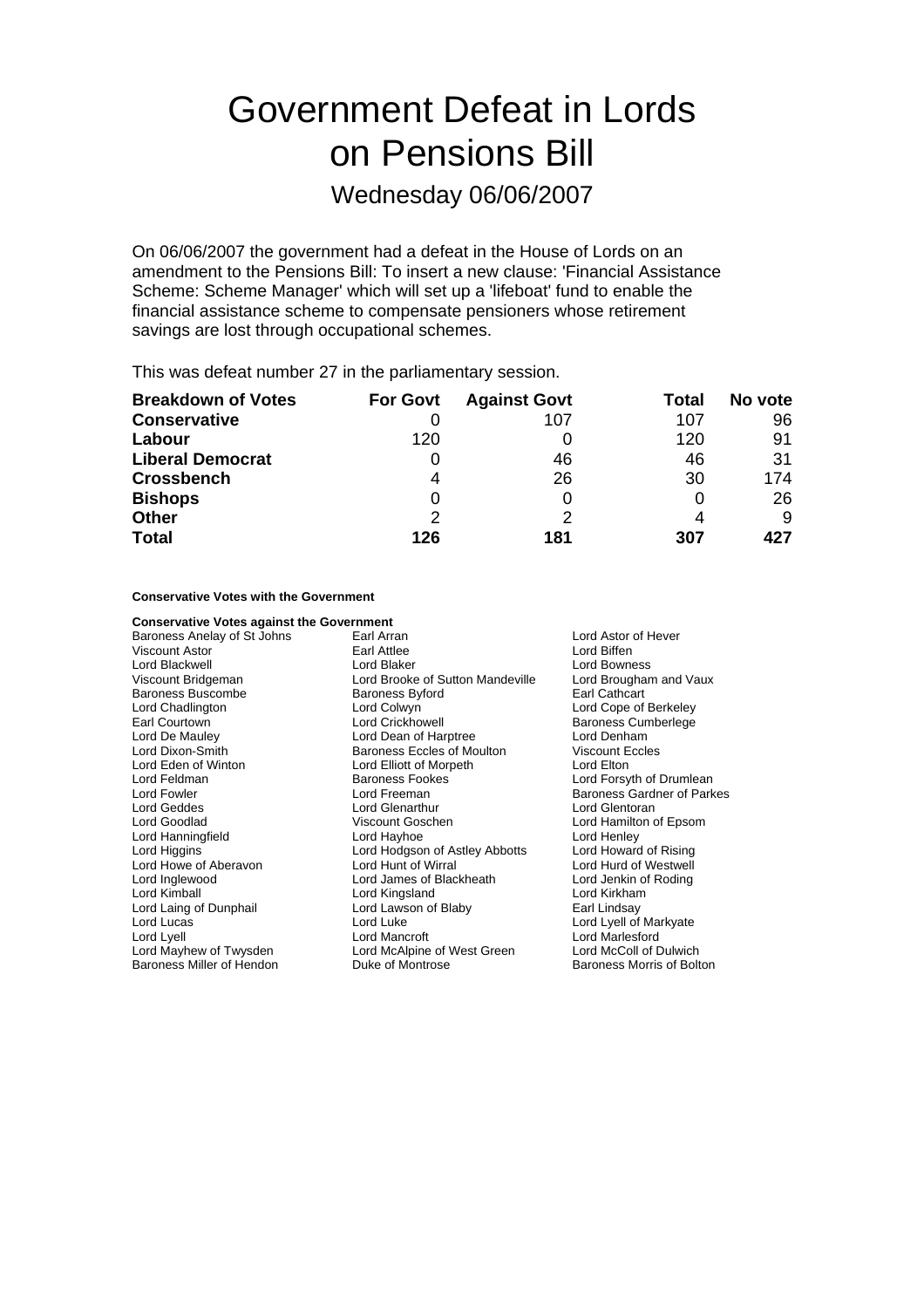Lord Norton of Louth Earl Onslow Baroness Oppenheim-Barnes Lord Palumbo<br>
Lord Patten of Barnes<br>
Baroness Perry of Southwark Baroness Platt of Writtle Lord Patten of Barnes **Baroness Perry of Southwark** Baroness Platt Baroness Platt of New Yord Roberts of Conwy Lord Sanderson of Bowden Baroness Seccombe The Earl Selborne<br>Lord Selkirk of Douglas Baroness Sharples Lord Selsdon Baroness Sharples Lord Selkirk of Douglas Lord Selsdon Baroness Sharples<br>
Baroness Shaphard of Northwold Lord Skelmersdale Lord Strathclyde Baroness Shephard of Northwold Lord Skelmersdale Lord Taylor of Holbeach Lord Tebbit Lord Text Lord Trefgarne Lord Taylor of Holbeach **Lord Tebbit** Lord Tebbit Lord Trefgarne<br>
Baroness Trumpington Click Corporation Ullswater Click Corporation Baroness Verma Baroness Trumpington **Baroness Viscount Ullswater** Marchael Baroness Verman Viscount Ullswater Chroness Verman Lord Wakeham Baroness Wilcox

#### **Labour Votes with the Government**

Lord Archer of Sandwell Lord Bach Lord Bassam of Brighton Baroness Billingham Lord Bilston Lord Borrie Lord Boyd of Duncansby **Lord Bradley** Lord Bradley **Lord Brett** Lord Brett Lord Brooks of Tremorfa **Lord Burlison** Lord Brooke of Alverthorpe Lord Campbell-Savours Lord Carter of Coles Viscount Chandos Lord Clark of Windermere Lord Clinton-Davis **Baroness Cohen of Pimlico**<br>
Lord Corbett of Castle Vale Baroness Crawley **Baroness Crawley** Lord Davidson of Glen Clov Lord Davies of Coity **Lord Davies of Oldham**<br>
Lord Dubs<br>
Lord Elder Lord Evans of Temple Guiting Lord Falconer of Thoroton Baroness Falkenders Fallenders Fallenders Fallenders Ford<br>Baroness Farrington of Ribbleton Lord Filkin Baroness Farrington of Ribbleton<br>
Lord Foster of Bishop Auckland 
Lord Fyfe of Fairfield Lord Foster of Bishop Auckland Lord Fyfe of Fairfield **Baroness Gale**<br>Baroness Gibson of Market Rasen Lord Giddens **Baroness Golden** Baroness Golding Baroness Gibson of Market Rasen Lord Giddens **Baroness Golding**<br>Lord Goldsmith Lord Gordon of Strathblane Baroness Goudie Baroness Gould of Potternewton Lord Graham of Edmonton Lord Grocott Lord Harris of Haringey Lord Harrison Lord Hart of Chilton Baroness Hilton of Eggardon Baroness Howells of St Davids Lord Hughes of Woodside Lord Hunt of Kings Heath<br>
Lord Irvine of Lairg **Baroness Langer Action** Lord Jones Baroness Jones of Whitchurch Lord Judd<br>
Lord King Cord King Cord King Cord King Cord King Cord King Cord King Cord King Cord King Cord King Cord King Baroness Kingsmill Lord Lea of Crondall **Lord Lord Leitch** Lord Lord Lord Lipsey<br>
Lord Lord Lord Macken Lord Macdonald of Tradeston Lord Macken Lord Lofthouse of Pontefract Lord Macdonald of Tradeston Lord Mackenzie of Framwellgate<br>
Lord MacKenzie of Culkein Baroness Massey of Darwen Lord Maxton Baroness McDonagh Baroness McIntosh of Hudnall<br>
Lord Mitchell<br>
Lord Moonie Lord Mitchell **Lord Moonie** Cord Moonie **Baroness Morgan of Drefelin**<br>
Lord Morris of Aberavon **Baroness Morris of Yardlev** Lord O'Neill of Clackmannan Lord Morris of Aberavon **Baroness Morris of Yardley** Lord O'Neill of Clackmannan<br>
Lord Patel of Blackburn Lord Pendry **Baroness Pitkeathley** Baroness Quin Baroness Ramsay of Cartvale Baroness Rendell Baroness Rendell Saroness Rendell State Baroness Re<br>
Baroness Rendell of Baroness Rendell of Baroness Rendell of Baroness Rendell State Baroness Rendell State Bar<br> Lord Richard Lord Robertson of Port Ellen Lord Rooker Baroness Scotland of Asthal Viscount Simon Correspondent Simon Lord Smith Lord Soley<br>
Lord Smape Correspondent Lord Soley Lord Smith of Finsbury Lord Snape Lord Snape Lord Soley<br>
Baroness Symons of Vernham Dean Lord Taylor of Blackburn Baroness Taylor of Bolton Baroness Symons of Vernham Dean Baroness Thornton Lord Tomlinson Lord Turnberg Baroness Warwick of Undercliffe Baroness Whitaker **Baroness Whitter Construct Construct** Lord Whitty<br>Baroness Wilkins **Construct Construct Construct Construct** Lord Woolm

Lord Naseby **Baroness Noakes** Lord Northbrook<br>
Lord Norton of Louth **Baroness Lord Northbrook**<br>
Earl Onslow Lord Roberts of Conwy<br>
Baroness Seccombe<br>
Earl Selborne Lord Wade of Chorlton<br>Lord Windlesham

Baroness Adams of Craigielea Lord Adonis Lord Ahmed **Lord Anderson of Swansea** Lord Elder<br>
Lord Ealconer of Thoroton<br>
Baroness Falkender Lord Gordon of Strathblane<br>Lord Graham of Edmonton Lord Haworth **Baroness Henig**<br>
Baroness Hollis of Heigham **Baroness Hollis Accepted Howarth of Newport** Baroness Jay of Paddington Lord Jones<br>
Lord Judd Lord King of West Bromwich Baroness Massey of Darwen<br>
Baroness McIntosh of Hudnall
Lord McKenzie of Luton Express Royall of Blaisdon<br>
Lord Sawyer<br>
Viscount Simon<br>
Lord Smith of Leigh

Lord Davidson of Glen Clova<br>Lord Drayson **Baroness Pitkeathley<br>Baroness Rendell of Babergh** Lord Woolmer of Leeds

**Labour Votes against the Government**